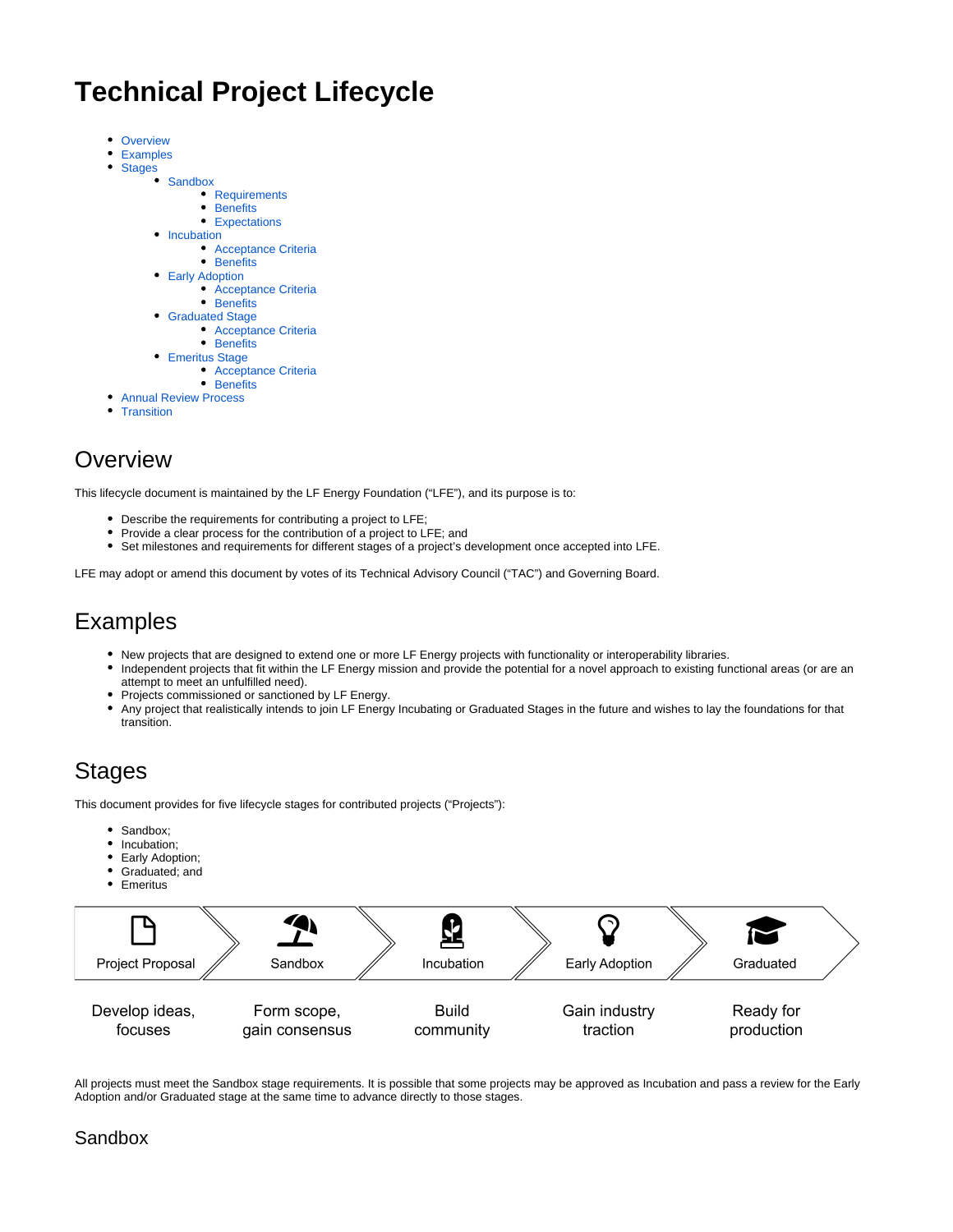Projects being submitted to the LF Energy at the sandbox level are intended to be the entry point for early-stage projects. Characteristics for projects at the Sandbox Stage maybe one or more of:

- Early-stage projects that the LF Energy TAC believes warrant experimentation.
- New projects that are designed to extend one or more TAC projects with functionality or interoperability libraries.
- Independent projects that fit the LF Energy mission/vision and provide the potential for a novel approach to existing functional areas (or are an attempt to meet an unfulfilled need).
- Projects commissioned or sanctioned by LF Energy, including initial code for LF Energy Working Group collaborations, and "experimental" projects.
- Any project that realistically intends to join LF Energy Incubation in the future and wishes to lay the foundations for that.

#### <span id="page-1-0"></span>**Requirements**

To be accepted at the Sandbox stage, a project must:

- Submit a completed [Project Contribution Proposal Template](https://wiki.lfenergy.org/display/HOME/New+Proposals+Process) to the TAC, or the TAC's designated recipient for contribution proposals.
- Provide such additional information as the TAC may reasonably request.
- Be available to present to the TAC with respect to the project's proposal and inclusion in LF Energy. Project teams should be prepared to present a detailed (20-30 minutes in length) overview on the project in addition to speaking to the information contained in the project contribution proposal.
- Be deemed by the TAC to add potential value or value to the mission of LF Energy.
- Obtain an affirmative vote of the TAC.

#### <span id="page-1-1"></span>**Benefits**

The Sandbox Stage benefits are outlined below.

- Neutral hosting of the project's community and any key assets (e.g. trademark, domain, etc.).
- Access to the LF Energy collaboration infrastructure ( including GitHub, JIRA, Confluence, mailing lists, Slack ).
- A sponsor from the TAC to assist the project in reaching the Incubation Stage and facilitate collaboration with other project communities.
- Right to refer to the project as a Sandbox Project of LF Energy, and an opportunity to participate in events and other collaborative activities sponsored by LF Energy.
- Subject to applicable trademark usage guidelines, to display LF Energy's logo on the project's code repository.

#### <span id="page-1-2"></span>**Expectations**

Sandbox Stage projects should provide a quarterly report to the TAC outlining its progress on completing the requirements for the Incubation Stage.

It's expected that projects in the Sandbox Stage move to the Incubation Stage within one year. In the case of a Sandbox Stage project that is not renewed with LF Energy, the trademark and any other assets will be returned to the project maintainers or an organization they designate.

#### <span id="page-1-3"></span>Incubation

Incubation projects are projects which the TAC believes are, or have the potential to be, important to the ecosystem of Projects or ecosystem as a whole. They may be early-stage projects just getting started, or they may be long-established projects with minimal resource needs. The Incubation stage provides a beneficial, neutral home for these projects in order to foster collaborative development and provide a path to deeper alignment with other LF Energy projects.

#### <span id="page-1-4"></span>**Acceptance Criteria**

To be considered for the Incubation Stage, the project must meet the following requirements:

- Have an open and documented technical governance, including:
	- A LICENSE file in every code repository, with the license chosen an [OSI-approved license.](https://opensource.org/licenses)
	- A README file welcoming new community members to the project and explaining why the project is useful and how to get started.
	- A CONTRIBUTING file explaining to other developers and your community of users how to contribute to the project. The file should
	- explain what types of contributions are needed and how the process works.
	- A CODEOWNERS or COMMITTERS file to define individuals or teams that are responsible for code in a repository; document current project owners and current and emeritus committers.
	- A CODE\_OF\_CONDUCT file that sets the ground rules for participants' behavior associated and helps to facilitate a friendly, welcoming environment. By default projects should leverage the [Linux Foundation Code of Conduct](https://lfprojects.org/policies/code-of-conduct/) unless an alternate Code of Conduct is approved prior.
	- A RELEASE file that provides documentation on the release methodology, cadence, criteria, etc.
	- A GOVERNANCE file that documents the project's technical governance.
	- A SUPPORT file to let users and developers know about ways to get help with your project.
- Complete and approve the Technical Charter and agree to transfer any relevant trademarks to The Linux Foundation or its affiliate, LF Projects, LLC, and to assist in filing for any relevant unregistered ones.
- Have achieved and maintained an [OpenSSF Best Practices Badge](https://bestpractices.coreinfrastructure.org/) at the ['Passing' level](https://bestpractices.coreinfrastructure.org/en/criteria/0).
- Have had a successful license scan with any critical issues remedied.
- Have a defined project mission and scope
- An overview of the project's architecture and features defined.
- The project roadmap defined, which should address the following questions.
	- What use cases are possible now?
	- What does the next year look like in terms of additional features and use cases covered?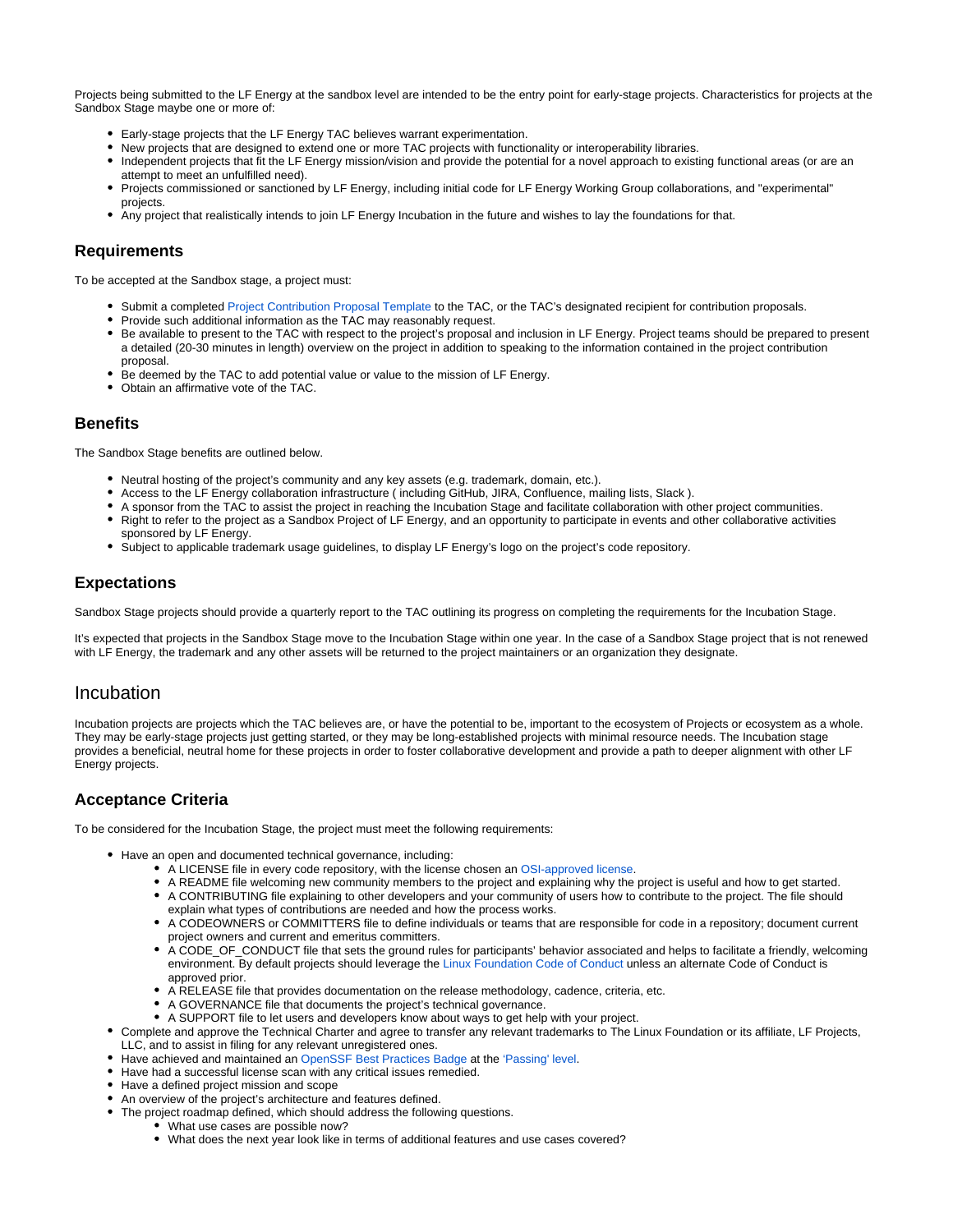- Community and contributor growth assessment
	- The current number of contributors and committers, and the number of different organizations contributing to the project.
	- Demonstrate a sustained flow of commits / merged contributions
	- A credible plan for developing a thriving user community, in particular expanding the number of committers and contributors?
	- An outline of the plan for the project to complete the requirements for the Early Adoption stage
- Receive the affirmative majority vote of the TAC.

#### <span id="page-2-0"></span>**Benefits**

Incubation stage projects receive a broad set of infrastructure and open-source advisement services to ensure the project can mature to the Early Adoption phase. In particular, Incubation projects are entitled to the following benefits in addition to those for Sandbox projects.

- Help to create the project's artwork, website, and other required creative work.
- LF Energy blog post or similar announcing the hosting of the project in the Foundation.
- Right to refer to the project as an "LF Energy Foundation Project," with the right, subject to applicable trademark usage guidelines, to display the LFE logo on the project's code repository.
- An initial and regularly scheduled license scan of the project's codebase with results reported to the project's mailing list.
- Use of the LFX platform, including LFX Insights and LFX Security, for managing project health and security status.
- Marketing, communication, and PR support which is limited to major announcements.
- Ability to post guest blogs on the LF Energy website with project news and updates.
- Events support and promotion, limited to LF Energy hosted events.
- Access to Foundation staff who are eager to help and support the project.

### <span id="page-2-1"></span>Early Adoption

The Early Adoption stage is for projects that are operating as an open-source community and are seeing a growing and diverse number of contributors and users of the project.

Projects at the Early Adoption phase are focused on industry adoption and have completed the necessary steps for end-users to be able to consider these projects for future production deployments.

#### <span id="page-2-2"></span>**Acceptance Criteria**

To be considered for the Early Adoption stage, the project must meet the following requirements:

- Demonstrate growth in the project's community, including
	- Growth in the number of commits to the project, number of project committers, and organizational diversity of contributions and committers.
		- Production or planned production use of the project by at least two independent end users which, in the TAC's judgment, are of adequate quality and scope.
- Technical Governance of the project is operational, as measured by:
	- A Technical Steering Committee with at least 5 members and a chairperson elected by the members, holding regular open meetings. • Achievement of the OpenSSF Best Practice badge at the ['Silver' Level](https://bestpractices.coreinfrastructure.org/en/criteria/1)
- Development of a growth plan, to be done in conjunction with their project mentor(s) at the TAC. This plan should address the following points:
	- Since these metrics can vary significantly depending on the type, scope, and size of a project, the TAC has final judgment over the level of activity that is adequate to meet these criteria.
		- Release plans for the next 18 months.
		- Target end-users.
		- Identification of any regulatory or standards body requirements for deployment, and plans for implementation.
		- Plans for growth of project contributors and committers to support the growth plan.
		- $\bullet$  Identification of any infrastructure resources needed to fulfill the growth plan.
- Presentation to the TAC of the project's growth, technical governance, and growth plan.
- Receive the affirmative majority vote of the TAC and Governing Board

#### <span id="page-2-3"></span>**Benefits**

The benefits for Early Adoption stage projects focus on ecosystem enablement. In particular, Early Adoption projects are entitled to the following benefits in addition to those benefits at the Incubation Stage.

- An initial strategy meeting with the project leadership and the LFE staff to define the actions and activities to support the project's growth plan.
- More marketing, communication, and PR support, including major and minor announcements.
- Events support and promotion, both at LF Energy hosted events and potentially other events ( pending funding approval ).
- Support and funding for a CI/CD environment.
- The ability for the project to develop a conformance program and training program to support downstream adoption.

### <span id="page-2-4"></span>Graduated Stage

The Graduated Stage is for projects that have reached their growth goals and are now on a sustaining cycle of development, maintenance, and long-term support. Graduated Stage projects are used commonly in enterprise production environments and have large, well-established project communities.

#### <span id="page-2-5"></span>**Acceptance Criteria**

To graduate from Incubation or Early Adoption status, or for a new project to join with Graduated status, a project must meet the Early Adoption stage criteria plus: